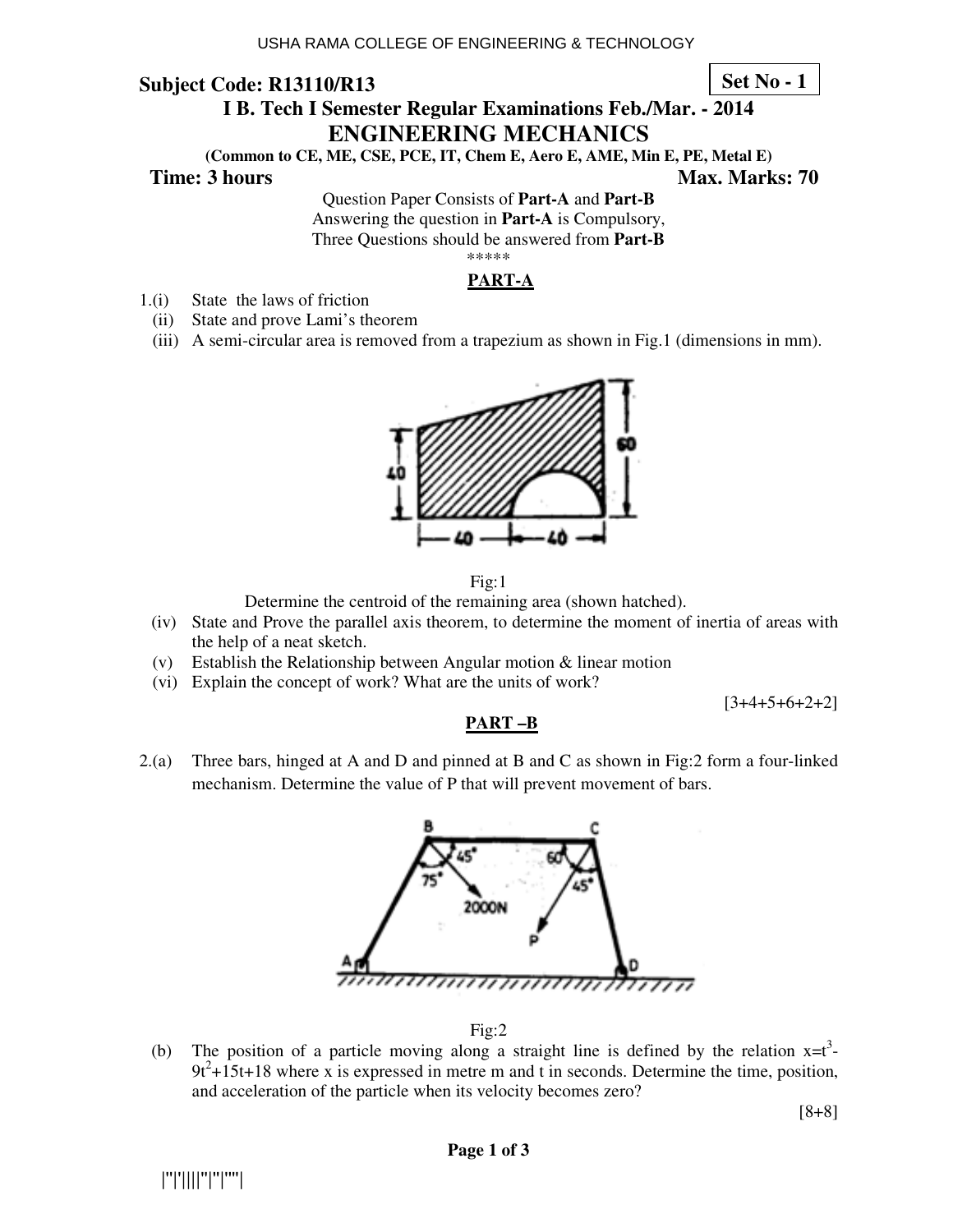**Set No - 1**

- 3.(a) Determine the centroid of a triangle of base 'b' and height 'h'?
	- (b) Three cylinders weighing 100 N each and of 80 mm diameter are placed in a channel of 180 mm width as shown in Fig:3

Determine the pressure exerted by (i) the cylinder A on B at the point of contact; (ii)the cylinder B on the base and on the wall.

[8+8]



Fig.3

- 4.(a) Find the mass Moment of Inertia of circular plate of radus R and thickness t about its centroidal axis
- (b) A force of 250 N pulls a body of weight 500 N up an inclined plane, the force being applied parallel to the plane. If the inclination of the plane to the horizontal is  $15^\circ$ , find the coefficient of friction?
- 5.(a) Differentiate kinematics and kinetics?
- (b) Locate the co-ordinates of the centroid of the shaded area of a lamina shown in Fig:4?

[4+12]



Fig:4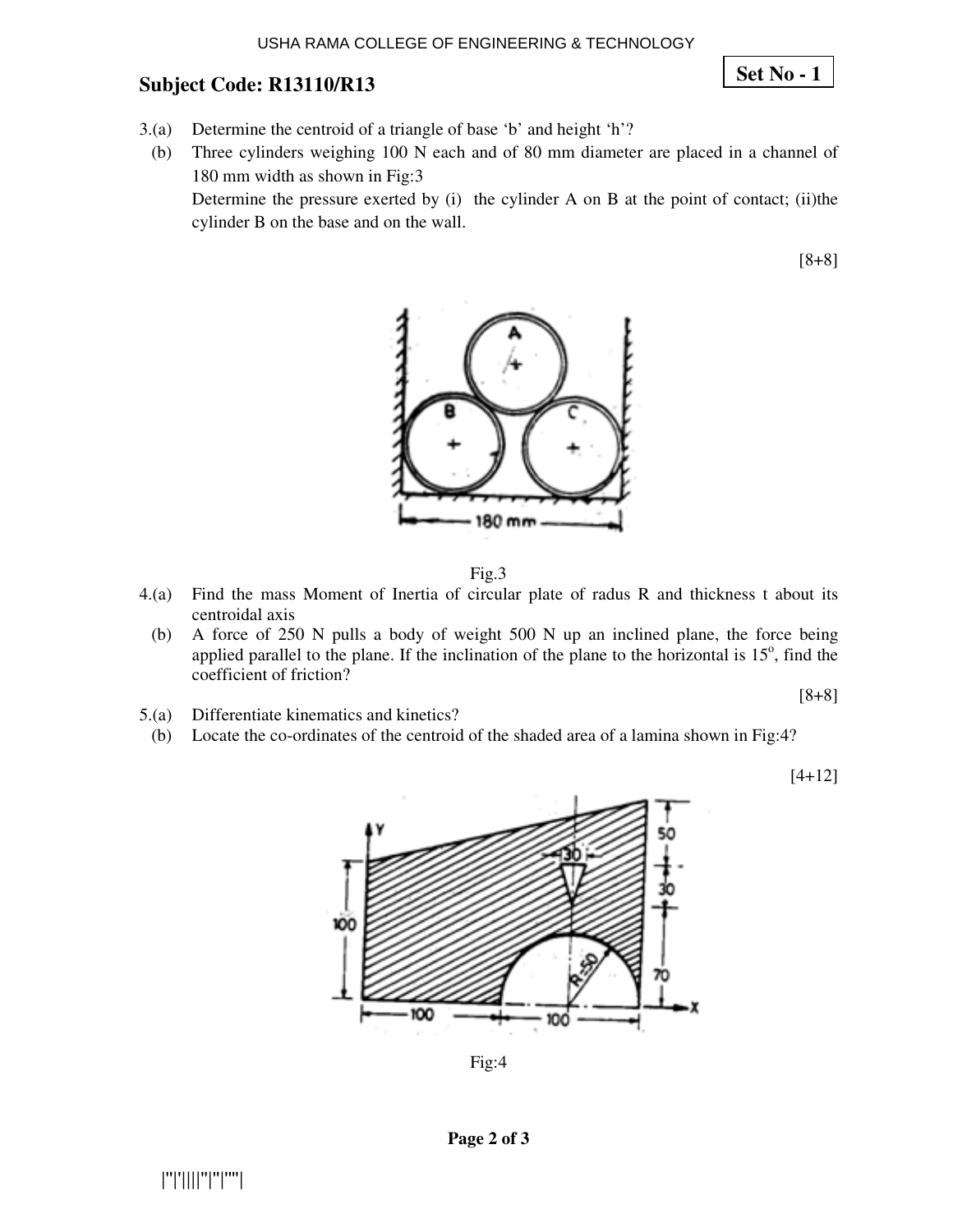**Set No - 1**

- 6.(a) Derive work energy equation for translation?
- (b) Two men carry a weight of 2 KN by means of two ropes fixed to the weight. One rope is inclined at  $45^{\circ}$  and the other at  $30^{\circ}$  with their vertices. Find the tension in each rope?

[8+8]

7.(a) Locate the centre of gravity of the right circular cone of base radius r and height h shown in Fig:5



Fig:5

(b) A bullet of weight 0.3 N is fired horizontally into a body of weight 100 N which is suspended by a string 0.8 m long. Due to this impact the body swings through an angle of  $30^\circ$ . Find the velocity of the bullet and the loss in the energy of the system? (as shown in  $Fig:6)$ 



Fig:6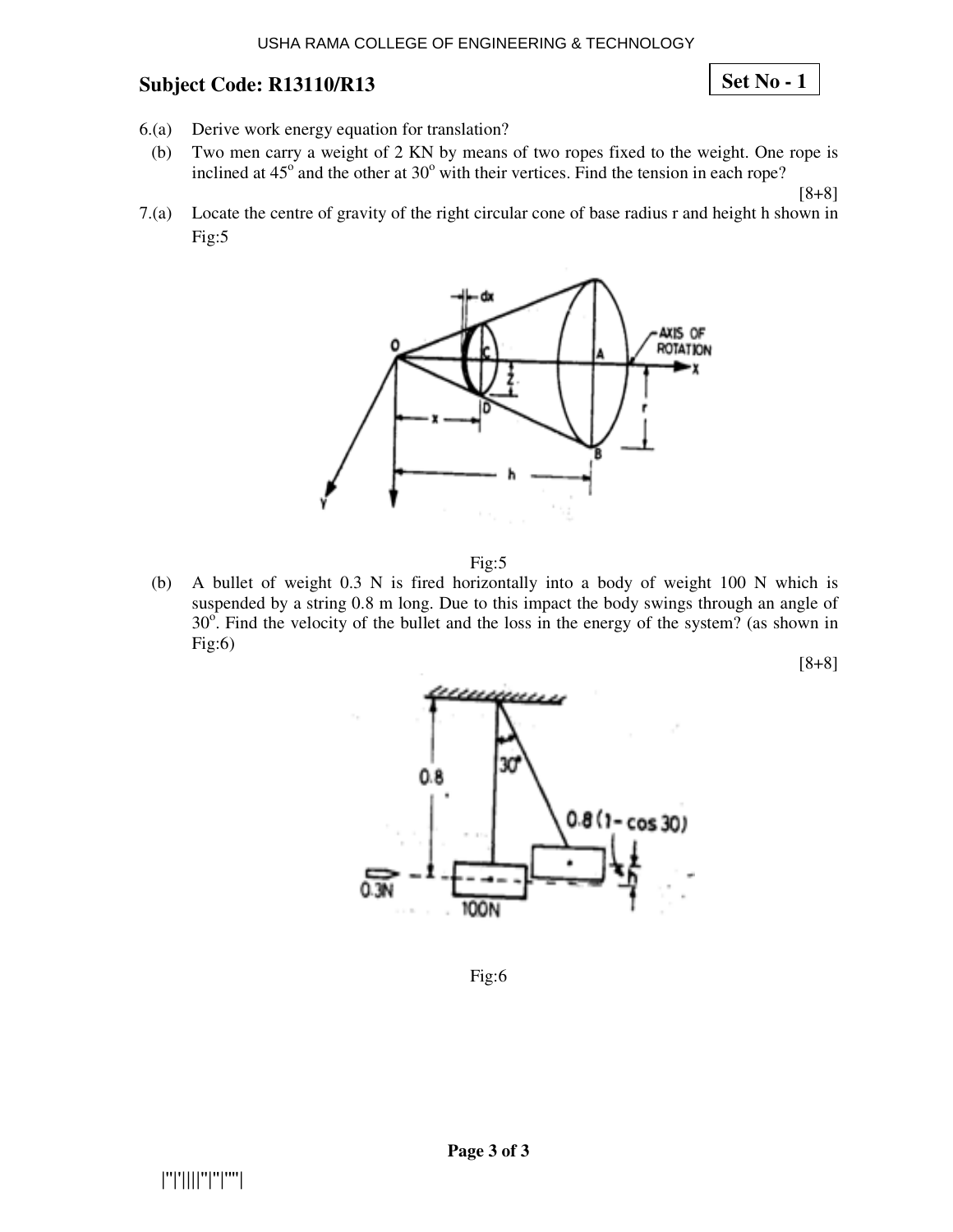**Set No - 2**

# **I B. Tech I Semester Regular Examinations Feb./Mar. - 2014 ENGINEERING MECHANICS**

**(Common to CE, ME, CSE, PCE, IT, Chem E, Aero E, AME, Min E, PE, Metal E)** 

**Time: 3 hours Max. Marks: 70 Max. Marks: 70** 

Question Paper Consists of **Part-A** and **Part-B** Answering the question in **Part-A** is Compulsory, Three Questions should be answered from **Part-B** \*\*\*\*\*

### **PART-A**

- 1.(i) Prove that angle of repose is same as the value of limiting angle friction?
- (ii) A uniform sphere of weight W rests between a smooth vertical plane and a smooth plane inclined at an angle with the vertical plane. Find the reaction at the contact surfaces.
- (iii) Determine the mass moment of inertia of a rectangular plate of size a x b and thickness about its centroidal axes.
- (iv) What is the difference between certroid and centre of gravity?
- (v) A stone is dropped into a well while splash is heard after 4.5 s. Another stone is dropped with an initial velocity v and the splash is heard after 4 s. If the velocity of a sound is 336 m/s, determine the initial velocity of second stone?
- (vi) Derive the equation for motion of connected bodies?

 $[3+4+4+4+4+3]$ 

#### **PART-B**

2.(a) The block A shown in Fig.1 weighs 2000 N. The cord attached to A passes over a frictionless pulley and supports a weight equal to 800N. The value of coefficient of friction between A and the horizontal plane is 0.35. Solve for horizontal force P: (1) If motion is impending towards the left, and (2) If the motion is impending towards the right?



Fig.1 (b) Derive work energy equation for translation?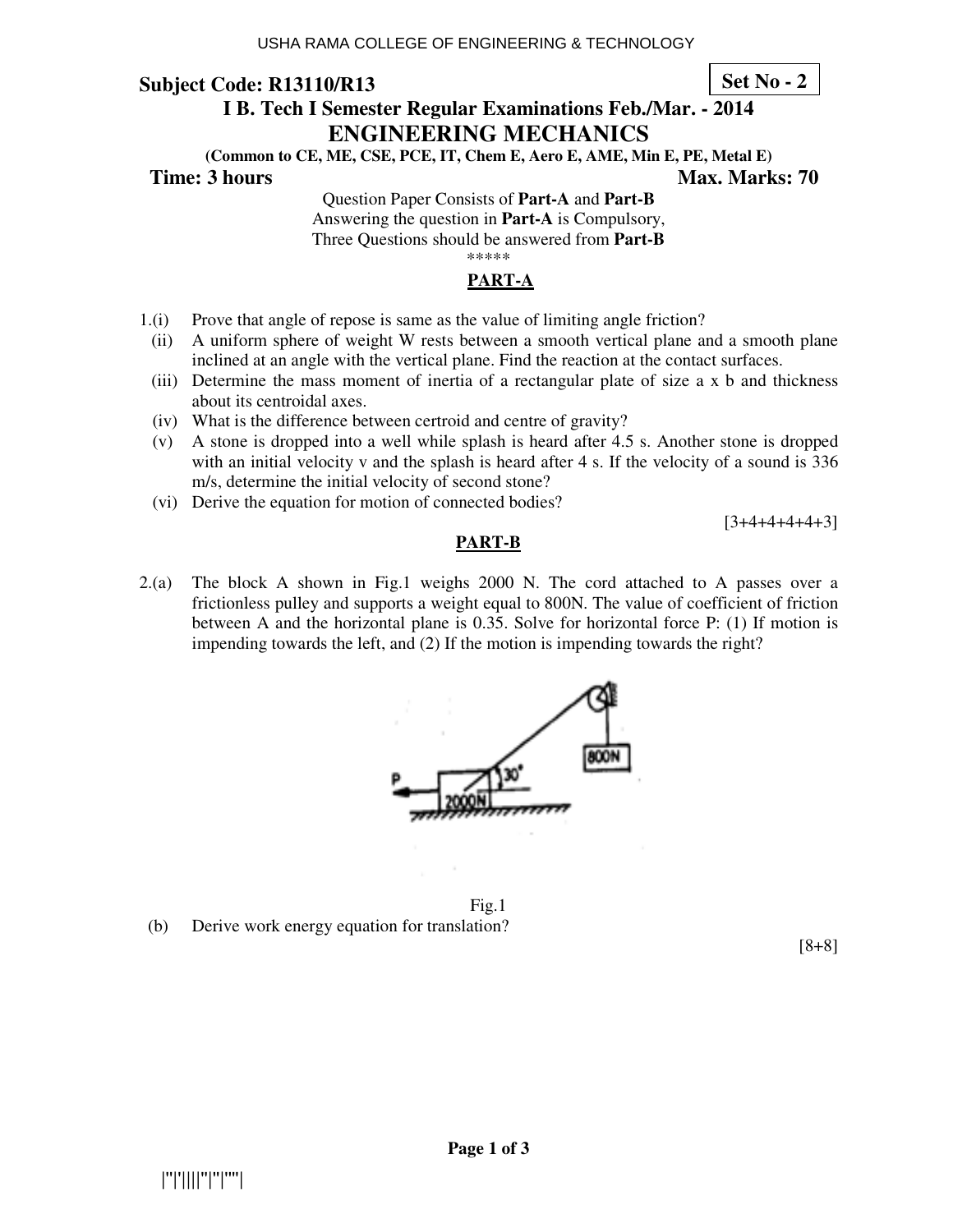**Set No - 2**

- 3.(a) What is free body diagram and what are the rules for drawing FBD?
- (b) Determine the maximum height h of the cylindrical portion of the body with hemispherical base shown in Fig.2 so that it is in stable equilibrium on its base.

[4+12]





- 4.(a) Derive the centroid of a parabolic spandrel?
	- (b) State the equations of equilibrium of a rigid body experiencing a planar motion?

[8+8]

- 5.(a) Derive the Moment of Inertia of a quarter circle of radius 'r' about the base and the centroidal axes?
	- (b) A tripod is acted upon by forces at 'P' as shown in the Fig.3 Determine the forces in the legs of tripod if the legs rest on ground at A, B and C whose coordinates with respect to O are as shown in the Fig.3 The height of 'P' above the origin is 10 m.

[8+8]



Fig.3

#### **Page 2 of 3**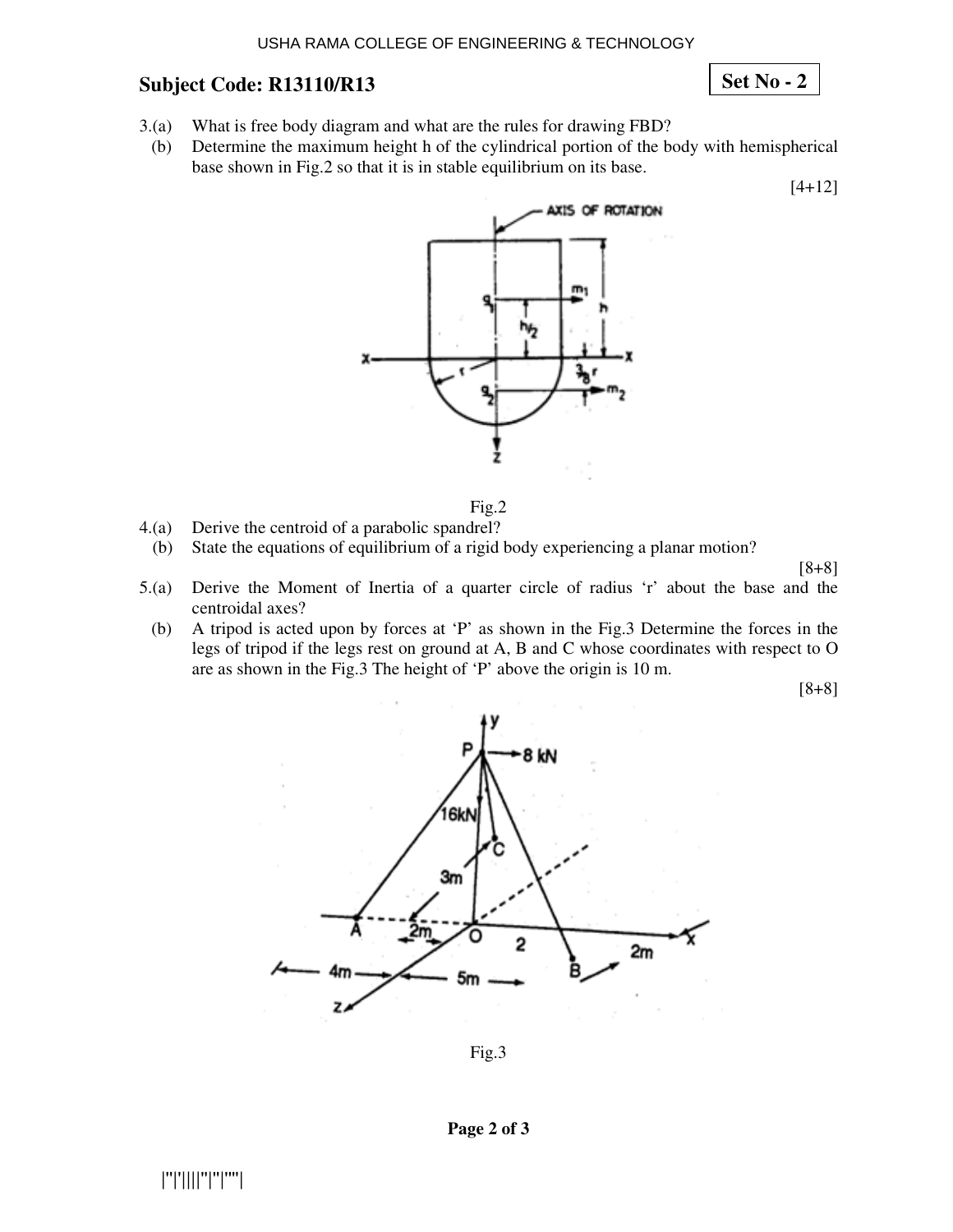**Set No - 2**

- 6.(a) A flywheel of 550 mm diameter is brought uniformly from rest up to a speed of 350 rpm in 20 s. Find the velocity and the acceleration of a point on its rim 3 s after starting from rest?
	- (b) The resultant of two forces acting at a point is 65 kN. It is observed that one force is double than that of the other and if the direction of one of them is reversed the resultant becomes 45 kN. Find the magnitudes of forces and the angle between them.

[8+8]

- 7.(a) Determine the tension in the string and the velocity of 1500 N block shown in Fig.4 5 seconds after starting from
	- (i) Rest

(ii) Starting with a downward velocity of 3 m/sec. Assume pulleys as weightless and frictionless.





(b) State and prove the Pappus theorems?

[10+6]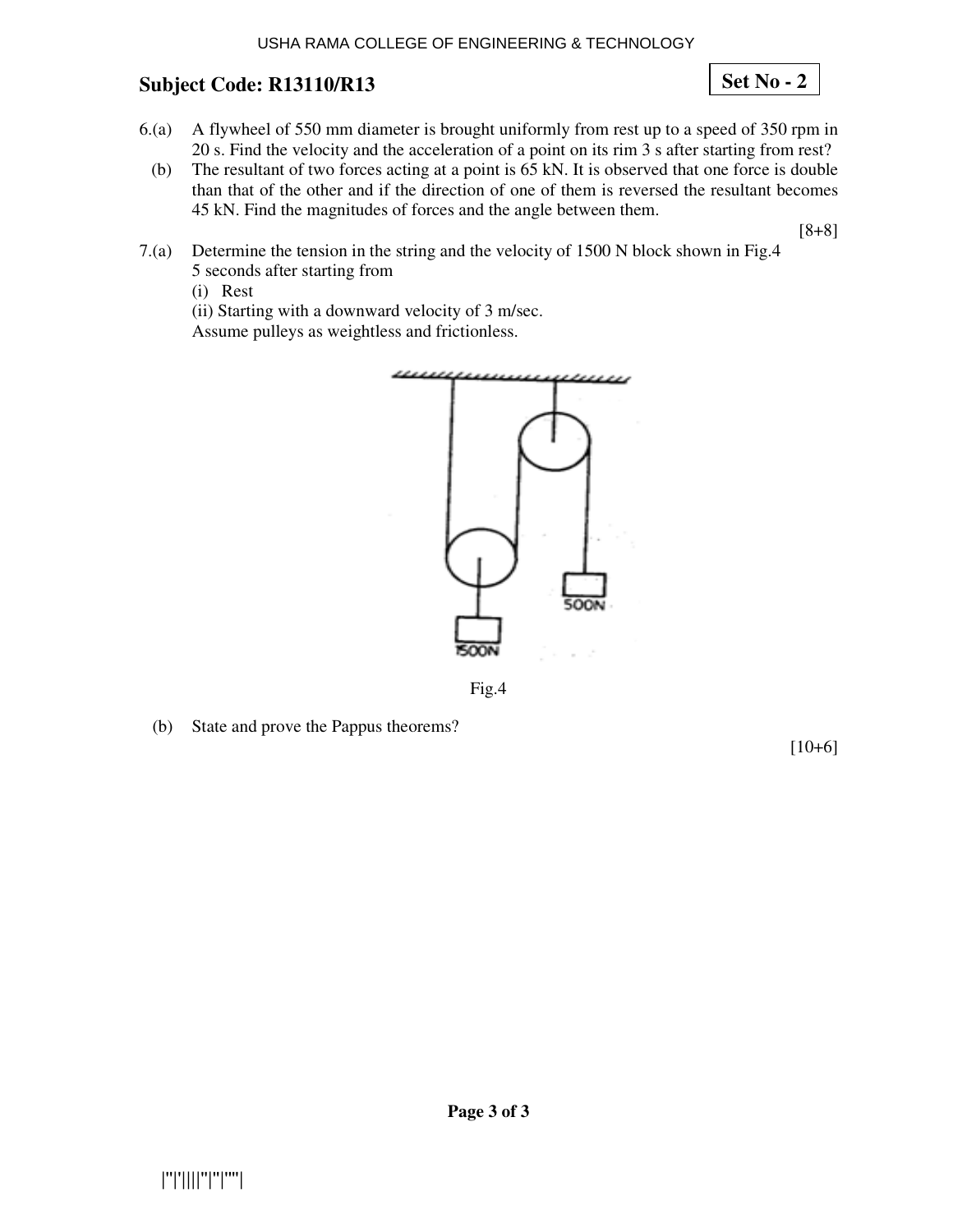**Set No - 3**

# **I B. Tech I Semester Regular Examinations Feb./Mar. - 2014 ENGINEERING MECHANICS**

**(Common to CE, ME, CSE, PCE, IT, Chem E, Aero E, AME, Min E, PE, Metal E)** 

**Time: 3 hours Max. Marks: 70 Max. Marks: 70** 

Question Paper Consists of **Part-A** and **Part-B** Answering the question in **Part-A** is Compulsory, Three Questions should be answered from **Part-B** \*\*\*\*\*

### **PART-A**

- 1.(i) State and prove Varignon's theorem?
- (ii) Three forces of magnitudes P, 100 N and 200 N are acting at a point O as shown in Fig.1 Determine the magnitude and direction of the force P



#### Fig.1

- (iii) Determine the CG of a flat plate of thickness 't', unit weight of the material ' $\gamma'$ .
- (iv) Determine the mass moment of inertia of a uniform rod of length L about its: (a) centroidal axis normal to rod, and (b) axis at the end of the rod and normal to it.
- (v) A pendulum consists of a bob of 4 kg mass, supported by a thin rod pivoted at 1 m from the centre of the bob. The bob is moved, so that the rod makes an angle of  $20^{\circ}$  with the vertical and then released. What is the linear and angular velocity of the bob, when it swings back to the vertical position? The weight of the rod and the frictional resistance may be neglected?
- (vi) A bus is travelling on a curved portion of a highway of radius 600m at a speed of 108 km/h. The brakes are suddenly applied, which causes the speed to reduce at a constant rate of 1.5  $\text{m/s}^2$ . Calculate the magnitude of the total acceleration of the bus (i) immediately after the brakes have been applied. [4+4+3+4+4+3]

### **PART –B**

2.(a) Two blocks A and B each weighing 1500 N are connected by a uniform horizontal bar which weighs 1000 N. If the angle of limiting friction under each block is  $15^{\circ}$ , find the force P directed parallel to the  $60^\circ$  inclined plane that will cause motion impending to the right. (as shown in Fig.2)



Fig.2 **Page 1 of 4** 

|''|'||||''|''|''''|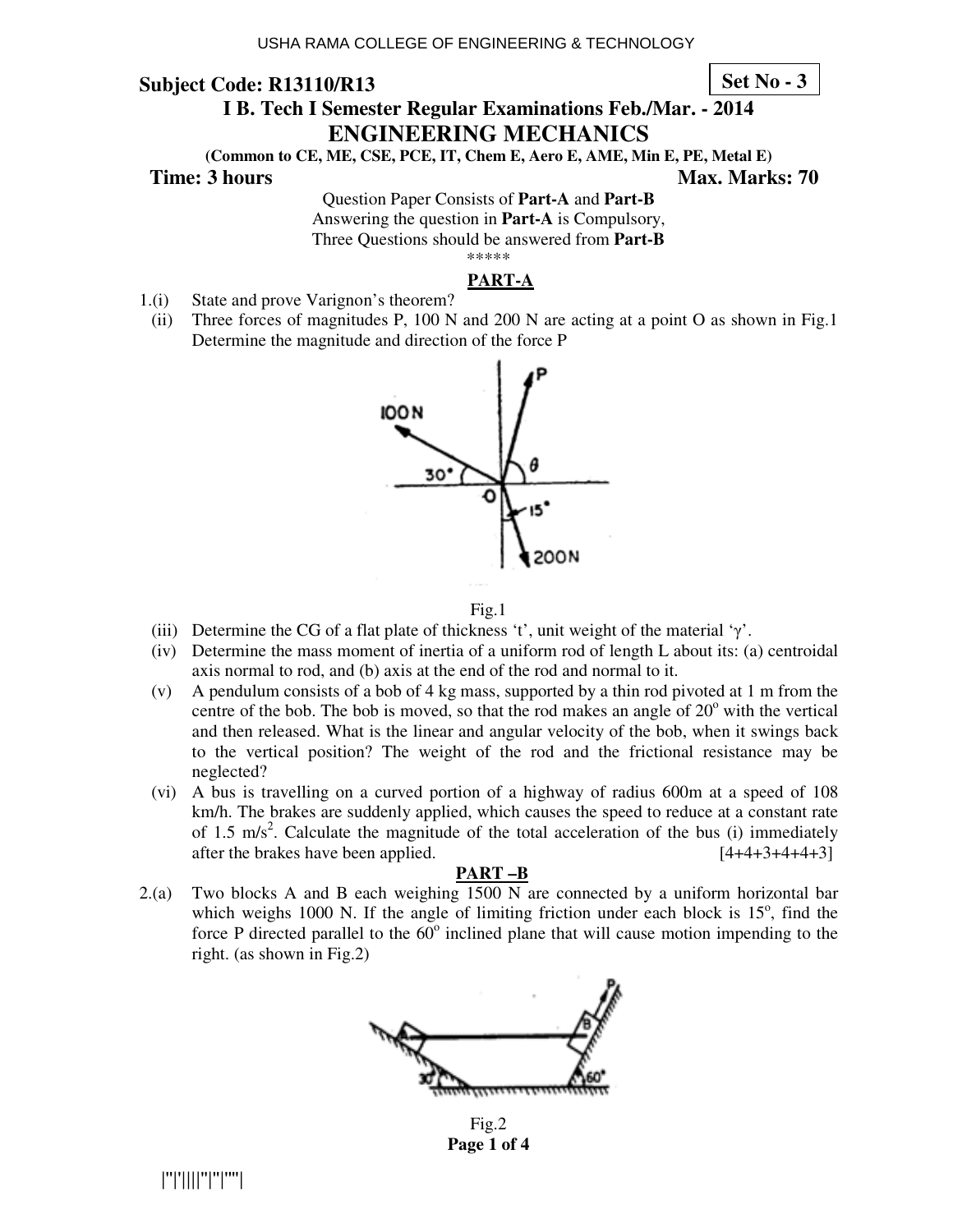**Set No - 3**

(b) Determine the radius of gyration of the body shown in Fig.3 about centroidal x axis. The grooves are semicircular with radius 40 mm. All dimensions shown are in mm.

[8+8]





3.(a) Two cylinders, A of weight 4000 N and B of weight 2000 N rest on smooth inclines as shown in Fig.4. They are connected by a bar of negligible weight hinged to each cylinder at its geometric centre by smooth pins. Find the force P to be applied as show in the figure such that it will hold the system in the given position



Fig.4

(b) A wheel, rotating about a fixed axis at 30 r.p.m is uniformly accelerated for 50 seconds, during which time it makes 40 revolution. Find: (i) angular velocity at the end of this interval, and (ii) time required for the speed to reach 80 revolution per minute.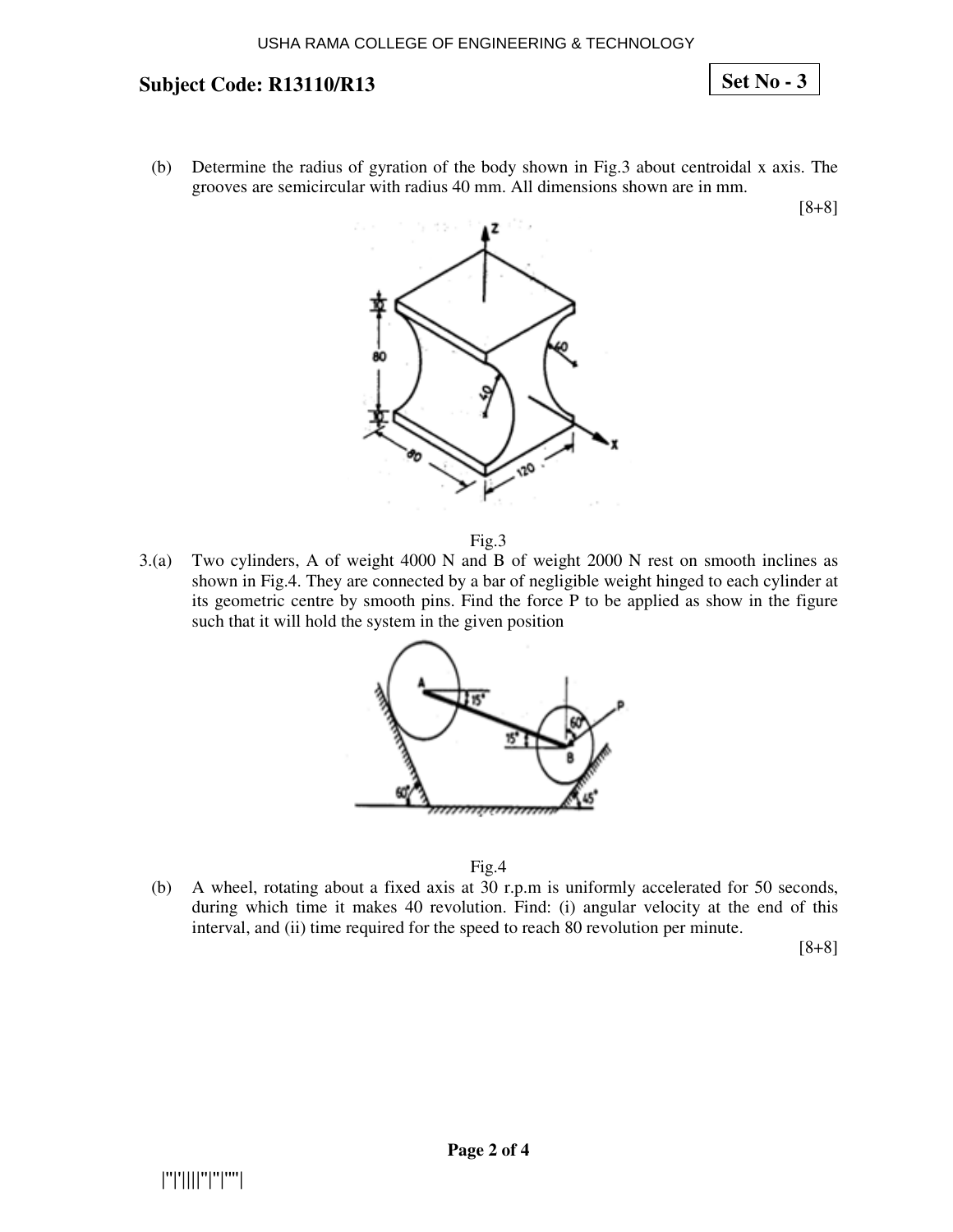# **Set No - 3**

4.(a) Determine the coordinates  $x_c$  and  $y_c$  of the centre of a 100 mm diameter circular hole cut in a thin plate so that this point will be the centroid of the remaining shaded area shown in Fig.5 (All diamensions are in mm).



Fig.5

(b) A gun of mass 2500 kg fires horizontally a shell of mass 40 kg with a velocity of 350 m/s. What is the velocity with which the gun will recoil? Also determine the force required to stop the gun in 0.8m. In how much time will it stop?

[8+8]

- 5.(a) Determine the mass moment of inertia of a solid sphere of radius R about its diametral axis?
	- (b) Two smooth spheres each of radius 100 mm and weight 100 N, rest in a horizontal channel having vertical walls, the distance between which is 360 mm. Find the reactions at the points of contacts A,B,C and D shown in Fig.6 (All diamensions are in mm)

[6+10]



Fig.6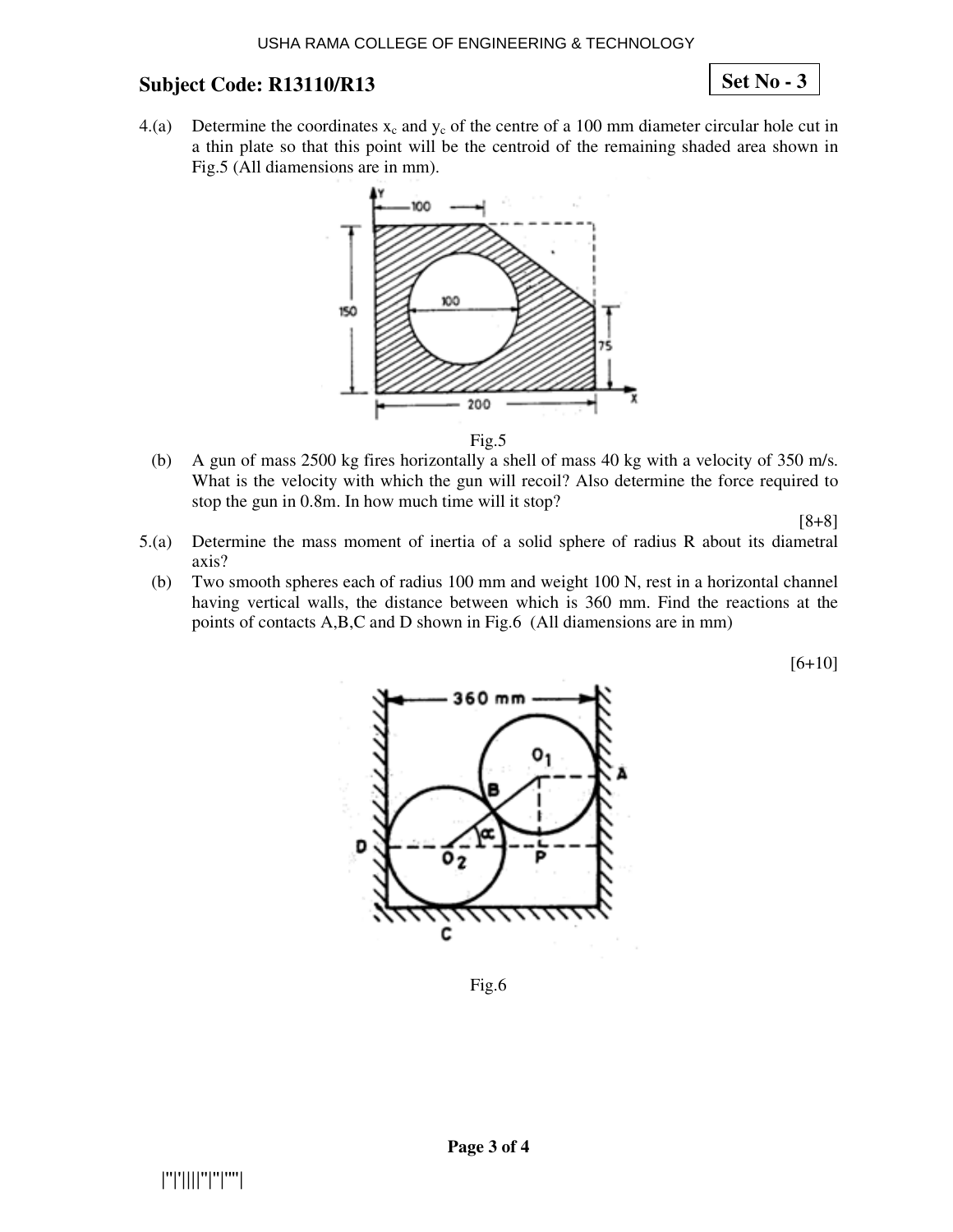#### USHA RAMA COLLEGE OF ENGINEERING & TECHNOLOGY

### **Subject Code: R13110/R13**

### **Set No - 3**

- 6.(a) An elevator of gross weight 4500 N starts to move upwards with a constant acceleration and acquires a velocity of 1.2 m/s after travelling a distance of 2.4 m. Find the pull in the cable during acceleration motion. If the elevator, when stopping, moves with a constant deceleration from a constant velocity of 1.8 m/s and comes to rest in 2 s, calculate the force transmitted by a man weighing 600 N to the floor during stopping.
	- (b) What should be the value of in Fig.7 which will make the motion of 900 N block down the plane to impend? The coefficient of friction for all contact surfaces is  $\frac{1}{3}$ .

[8+8]



Fig.7

7.(a) Determine the constant force P that will give the system of bodies shown in Fig.8 a velocity of 3m/sec after moving 4.5 m from rest. Coefficient of friction between the blocks and the plane is 0.3. Pulleys are smooth.



Fig.8

(b) Locate the centroid of the I-section shown in Fig.9 (All diamensions are in mm)



|''|'||||''|''|''''|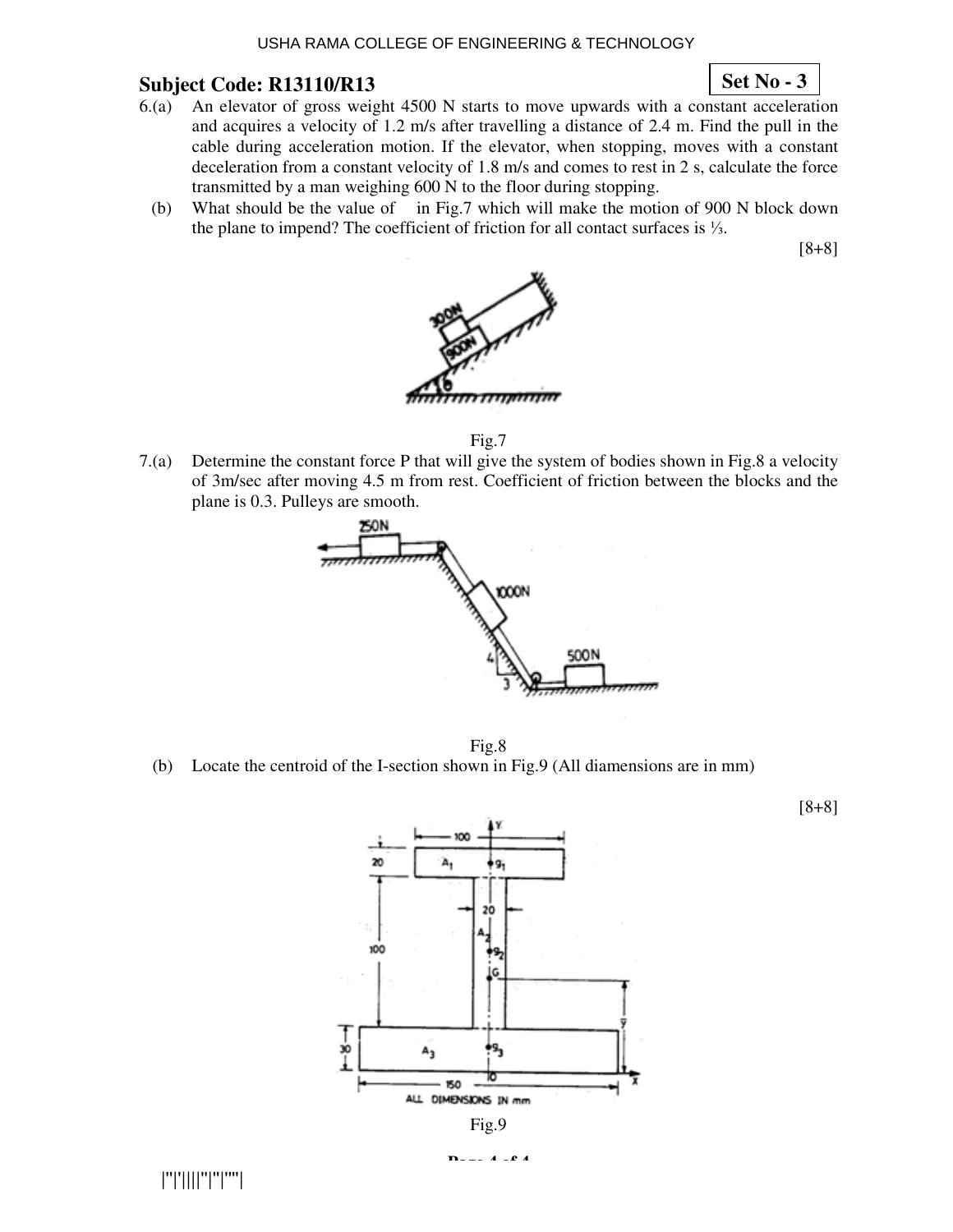**Set No - 4**

# **I B. Tech I Semester Regular Examinations Feb./Mar. - 2014 ENGINEERING MECHANICS**

**(Common to CE, ME, CSE, PCE, IT, Chem E, Aero E, AME, Min E, PE, Metal E)** 

**Time: 3 hours Max. Marks: 70 Max. Marks: 70** 

Question Paper Consists of **Part-A** and **Part-B**

Answering the question in **Part-A** is Compulsory,

Three Questions should be answered from **Part-B** \*\*\*\*\*

#### **PART-A**

- 1.(i) A force F=10i+13j-12k acts a point O, which is the origin. Find the magnitude and the direction of the force.
	- (ii) Write about different types of equilibrium?
	- (iii) State and prove Pappus theorems?
	- (iv) A semi-circle of 90 mm radius is cut out from a trapezium section as shown in Fig.1 (All diamensions are in mm)



Fig.1

- (v) A bullet is fired at a angle of  $45^{\circ}$  with the horizontal with a velocity of 275 m/sec. How high the bullet will rise and what will be its horizontal range? Take  $g=9.8$  m/sec<sup>2</sup>.
- (vi) A body weighing 300 N is pushed up a  $30^{\circ}$  plane by a 400 N force acting parallel to the plane. If the initial velocity of the body is 1.5 m/sec and coefficient of kinetic friction is  $\mu$ =0.2, what velocity will the body have after moving 6m?

 $[3+3+4+4+4+4]$ 

#### **PART-B**

2.(a) Two smooth spheres each of radius 100 mm and weight 100 N, rest in a horizontal channel having vertical walls, the distance between which is 360 mm. Find the reactions at the points of contacts A,B,C and D shown in Fig.2 (All diamensions are in mm)



Fig.2 **Page 1 of 4**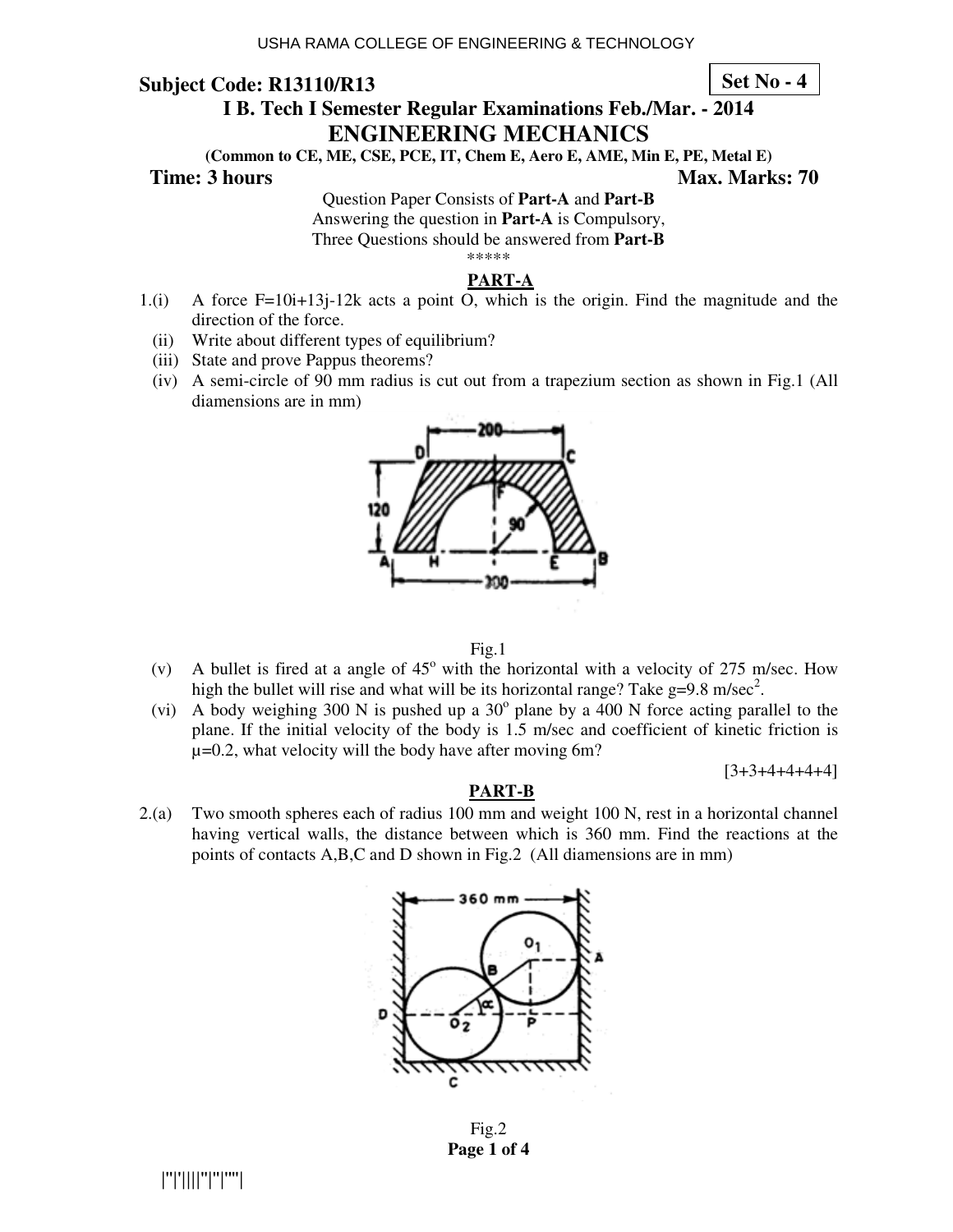# **Set No - 4**

(b) Determine the time required for the weights shown in Fig.3 to attain a velocity of 9.81 m/sec. What is tension in the chord? Take  $\mu$ =0.2 for both planes. Assume the pulleys as frictionless

[8+8]



- 3.(a) A ladder 5 metres long rests on a horizontal ground and leans against a smooth vertical wall at an angle 70° with the horizontal. The weight of the ladder is 900 newtons and acts at its middle. The ladder is at the point of sliding, when a man weighing 750 newtons stands on a rung 1.5 metre from the bottom of the ladder.
- (b) Determine the constant force P that will give the system of bodies shown in Fig.4 a velocity of 3m/sec after moving 4.5 m from rest. Coefficient of friction between the blocks and the plane is 0.3. Pulleys are smooth.

[8+8]



Fig.4

4.(a) Two blocks A and B each weighing 1500 N are connected by a uniform horizontal bar which weighs 1000 N. If the angle of limiting friction under each block is  $15^{\circ}$ , find the force P directed parallel to the  $60^\circ$  inclined plane that will cause motion impending to the right.(as shown in Fig.5)



Fig.5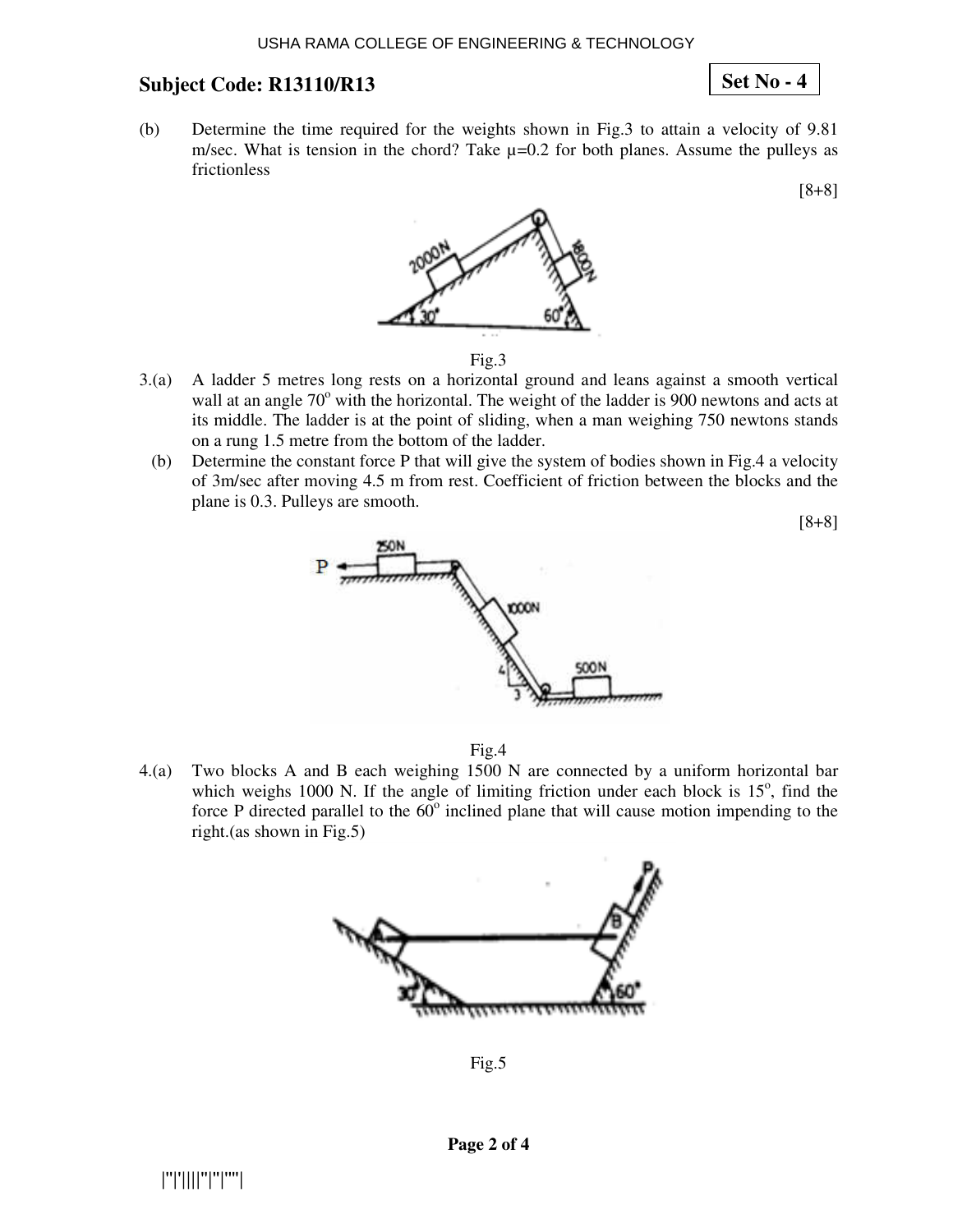**Set No - 4**

(b) Identify the co-ordinates of the centroid of plane area shown in Fig.6? (All diamensions are in mm)

[8+8]



Fig.6

5.(a) Determine the coordinates  $x_c$  and  $y_c$  of the centre of a 100 mm diameter circular hole cut in a thin plate so that this point will be the centroid of the remaining shaded area shown in Fig.7 (All diamensions are in mm).



Fig.7

(b) What is the value of P in the system shown in Fig.8 to cause the motion to impend? Assume the pulley is smooth and coefficient of friction between the other contact surfaces is 0.02.



Fig.8 **Page 3 of 4**